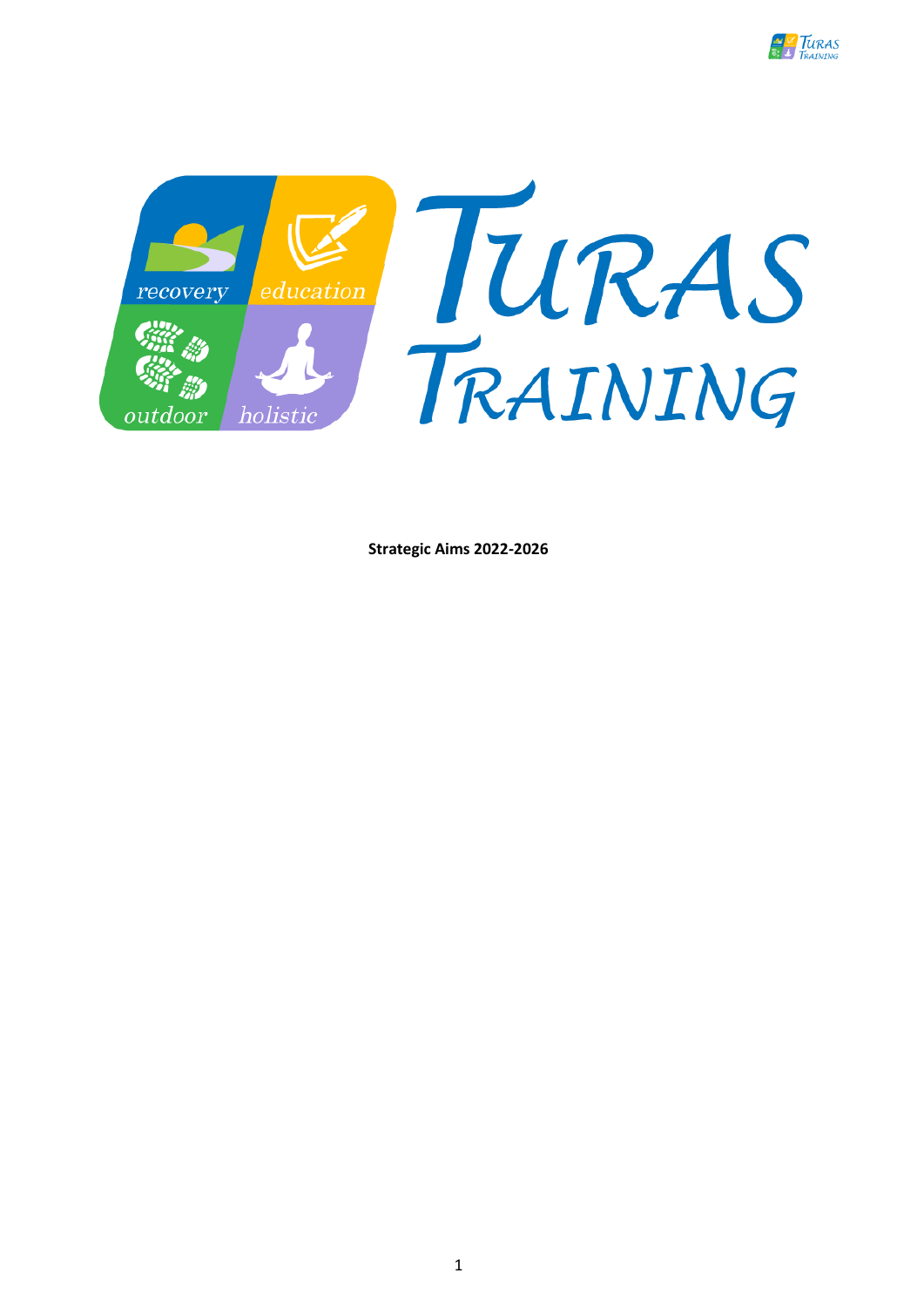

### **Introduction**

Turas Training was founded in 1999 as part of the national drugs strategy and a response to the opiate epidemic affecting communities across Ireland at the time. Turas was established as a comprehensive dayprogramme supporting individuals in recovery from drug use. The organisation is a registered charity and Community Employment Scheme, funded by the Health Service Executive and the Department of Employment Affairs and Social Protection. Turas is also a member of the Canal Communities Local Drug & Alcohol Task Force. Our services include: keyworking, care planning and case management, psycho-social and psycho-educational programmes, accredited education programmes, work experience, holistic programmes, and a range of therapeutic outdoor programmes.

Since its foundation, Turas has been a tenant, renting in the commercial sector and spending a significant proportion of annual funding on rental costs. Our first property from 2000 to 2003 was located on the Old Jamestown Road in Inchicore. We moved to our current location in Bluebell Business Centre in 2004. Our centre accommodates up to 30 participants and 12 staff where group sessions and one-to-ones take place each day.

So often community/voluntary-based organisations providing services to people in recovery and their families operate in the margins, in poor facilities in industrial parks on scant budgets, yet must meet the same governance and professional service standards as their healthcare counterparts in better funded, contemporary facilities.

While we have made the best of the building we occupy, its shortcomings represent the most significant obstacle to quality improvement and growth that we face, along with inadequate funding.

#### **Current Property (approx. 3,500sq ft).**

Green (adequate/meets current needs) Yellow (inadequate) Red (very inadequate)

# **Strategic Aims**

Turas has built a reputation for high standards in service delivery over the past 20 years. We are committed to quality improvement and the Safer Better Healthcare quality standards framework. It is within that context that strategic objectives have been developed that would see the acquisition of a modern, possibly purposebuilt facility along with the improvement and expansion of services. Our current facility and funding model not only places constraints on our ability to maintain current standards but also sets significant limits on our ability to improve and develop as a service.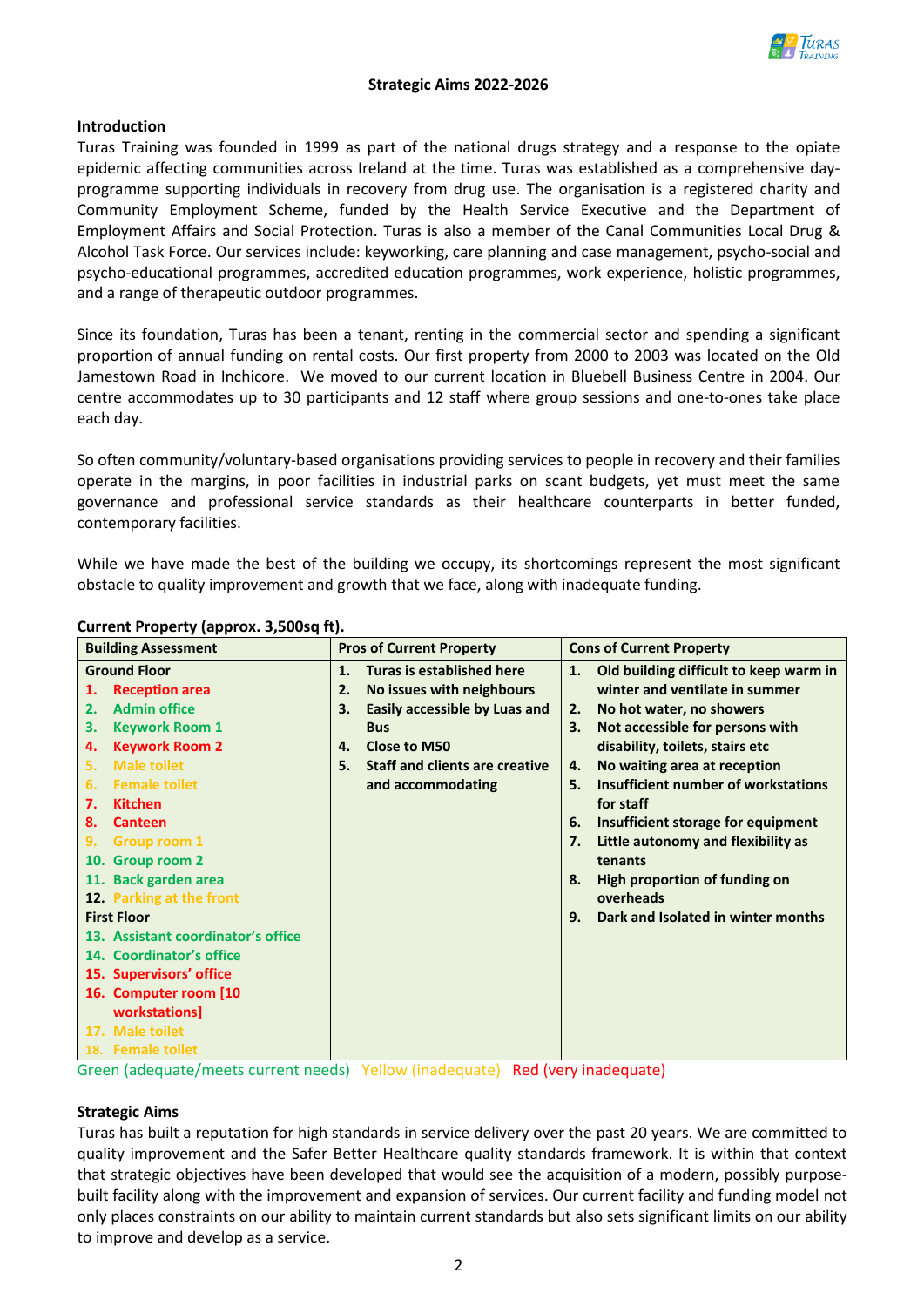

If we consider an organisation's life cycle, Turas's birth at the turn of the century was followed by its growth up to the early 2010s, after which it reached maturity as an established and trusted service provider since then. However, Turas will inevitably face decline as it moves into the 2020s if a robust and ambitious strategic plan is not developed and implemented.

While we are not in immediate danger, continuing to rent in an aging and ill-suited industrial unit and operate on funding that has declined incrementally since 2009 places us on a trajectory that must be altered. Privately renting is not an efficient, economical, stable or sustainable strategy for Turas. The centre from which we operate is inadequate for a number of reasons not least that it is too small and in need of significant investment for modernisation. Simply put, Turas needs bigger and better premises in order to fulfil its mission and meet the needs of service users in contemporary Ireland.

We face a critical point in our life cycle with, arguably, our institutional knowledge at a high point, and our material resources in continuous decline. The following strategic aims are designed to address these pressing issues and put Turas on an entirely different footing that will enable us to meet the diverse and complex needs of people directly and indirectly affected by substance misuse and other forms of addiction. It is also our aim to collaborate with a number of closely aligned organisations to create a wellness hub that will maximise the benefits of a valuable resource for as many people as possible and be available also at evenings and weekends. With help from our partners and supporters, Turas is well positioned to realise these strategic goals.

### **Strategic Aims**

| u alugit Alliis                               |                                                                                                         |  |  |  |
|-----------------------------------------------|---------------------------------------------------------------------------------------------------------|--|--|--|
| 1. New Premises                               |                                                                                                         |  |  |  |
| $a_{\cdot}$                                   | Modern and Fit For Purpose Centre. See details in the table below                                       |  |  |  |
| <b>2. Expand Core Addiction Services</b>      |                                                                                                         |  |  |  |
| $a_{-}$                                       | <b>Broaden Addiction Services to new cohorts</b>                                                        |  |  |  |
| b.                                            | <b>Expansion of services for behavioural addictions [gambling, sex addiction]</b>                       |  |  |  |
| C <sub>1</sub>                                | <b>Family Support Services</b>                                                                          |  |  |  |
|                                               | d. Counselling - Group and Individual                                                                   |  |  |  |
| 3. Create A Wellness Centre                   |                                                                                                         |  |  |  |
|                                               | a. Partner with a range of organisations to create a community wellness hub: Dual Diagnosis,, Aftercare |  |  |  |
|                                               | Groups, SMART Recovery, Fellowships, Smoking Cessation Groups, Parenting Groups                         |  |  |  |
|                                               | b. Partner with suitable social enterprises [e.g. Frontline Bikes]                                      |  |  |  |
| 4. Develop ICT Systems                        |                                                                                                         |  |  |  |
| a.                                            | Develop IT systems and resources to improve addiction services                                          |  |  |  |
|                                               | b. Develop Service User-friendly Software to improved transparency and access to clients own data       |  |  |  |
| <b>5. Expand Further and Higher Education</b> |                                                                                                         |  |  |  |
|                                               | a. Expand partnership with Maynooth University to run more evening and weekend courses: Addiction       |  |  |  |
|                                               | <b>Studies, Community Development, Social Care, Psychology</b>                                          |  |  |  |
| b.                                            | <b>Promote the professionalisation of Addiction Service Workers (CORU)</b>                              |  |  |  |
| <b>6.</b> Expand CE Scheme                    |                                                                                                         |  |  |  |
|                                               | a. Increase CE Places including social enterprise and support aims 1-6 above.                           |  |  |  |
| 7. Create a Financial Reserve                 |                                                                                                         |  |  |  |
|                                               | a. To comply with CRA and SORP best practice                                                            |  |  |  |
|                                               |                                                                                                         |  |  |  |

These strategic aims are consistent with our mission and vision, the recommendations in the *CCLDATF Strategic Review & Roadmap 2020-2022, Safer, Better Healthcare,* the strategic plan of the Canal Communities Local Drug and Alcohol Task Force, the national drugs strategy *Reducing Harm*, *Supporting Recovery 2017- 2025,* and *Healthy Ireland 2013-2025*.

Much has been achieved in Ireland since community activists like 'Concerned Parent About Drugs' formed in the 1980s to demand a coherent and meaningful response to tackle the opiate crisis. Heroin addiction has, however, been replaced by polydrug use and growing numbers of people suffer from gambling, gaming and sexual addictions. Services must adapt and develop in order to respond effectively to these changing needs. IN addition, there is a greater awareness of the role of Adverse Childhood Experiences (ACEs) and mental health issues underlying addiction and treatment environments should reflect that understanding and respect the dignity of the person in recovery.